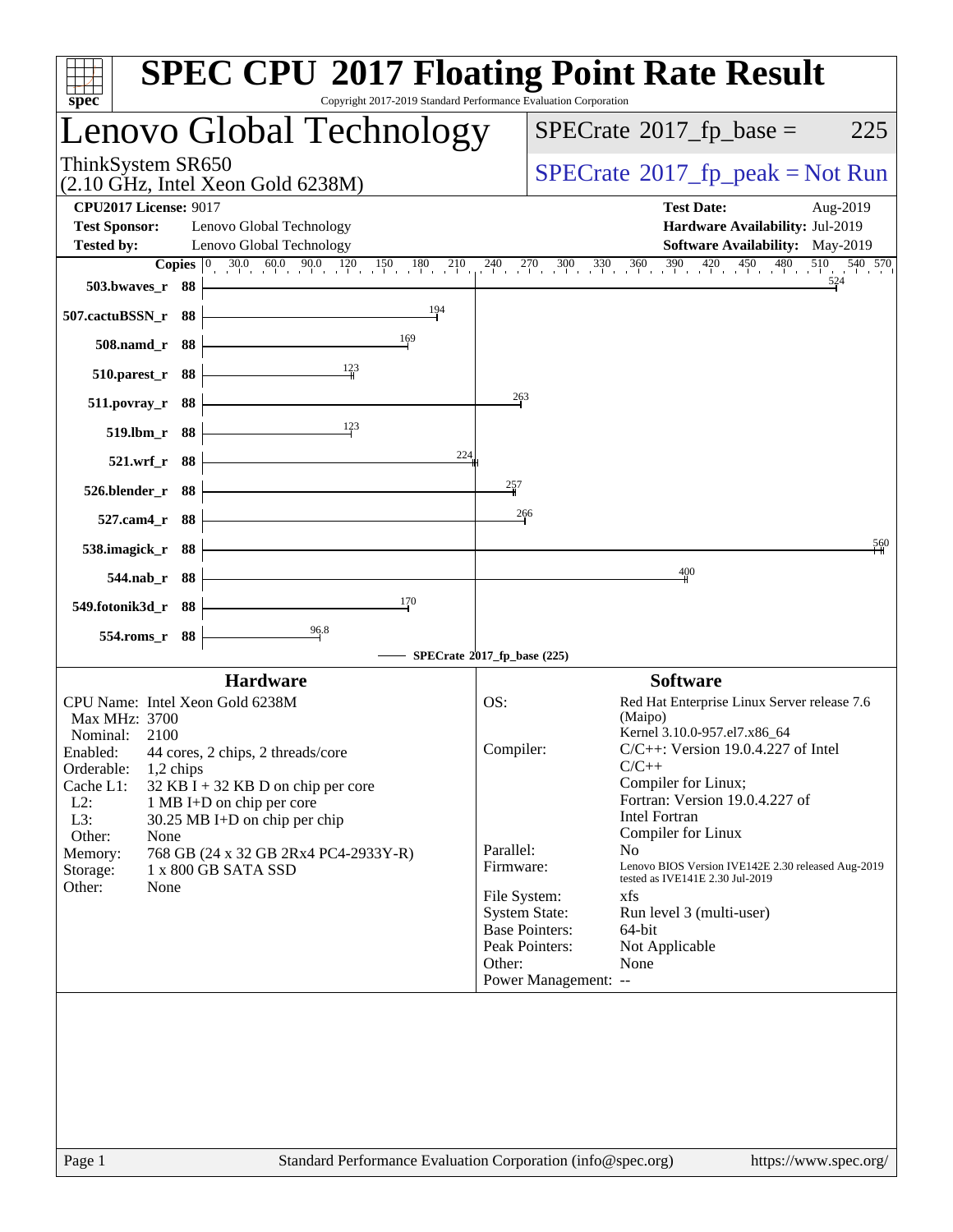

# Lenovo Global Technology

 $SPECTate@2017_fp\_base = 225$ 

(2.10 GHz, Intel Xeon Gold 6238M)

 $SPECTate@2017_fp\_peak = Not Run$ 

**[Test Sponsor:](http://www.spec.org/auto/cpu2017/Docs/result-fields.html#TestSponsor)** Lenovo Global Technology **[Hardware Availability:](http://www.spec.org/auto/cpu2017/Docs/result-fields.html#HardwareAvailability)** Jul-2019 **[Tested by:](http://www.spec.org/auto/cpu2017/Docs/result-fields.html#Testedby)** Lenovo Global Technology **[Software Availability:](http://www.spec.org/auto/cpu2017/Docs/result-fields.html#SoftwareAvailability)** May-2019

**[CPU2017 License:](http://www.spec.org/auto/cpu2017/Docs/result-fields.html#CPU2017License)** 9017 **[Test Date:](http://www.spec.org/auto/cpu2017/Docs/result-fields.html#TestDate)** Aug-2019

#### **[Results Table](http://www.spec.org/auto/cpu2017/Docs/result-fields.html#ResultsTable)**

|                                        | <b>Base</b>   |                |            |                | <b>Peak</b> |                |       |               |                |              |                |              |                |              |
|----------------------------------------|---------------|----------------|------------|----------------|-------------|----------------|-------|---------------|----------------|--------------|----------------|--------------|----------------|--------------|
| <b>Benchmark</b>                       | <b>Copies</b> | <b>Seconds</b> | Ratio      | <b>Seconds</b> | Ratio       | <b>Seconds</b> | Ratio | <b>Copies</b> | <b>Seconds</b> | <b>Ratio</b> | <b>Seconds</b> | <b>Ratio</b> | <b>Seconds</b> | <b>Ratio</b> |
| 503.bwayes r                           | 88            | 1685           | 524        | 1685           | 524         | 1687           | 523   |               |                |              |                |              |                |              |
| 507.cactuBSSN r                        | 88            | 575            | 194        | 576            | 193         | 575            | 194   |               |                |              |                |              |                |              |
| $508$ .namd $r$                        | 88            | 494            | <b>169</b> | 495            | 169         | 493            | 170   |               |                |              |                |              |                |              |
| 510.parest_r                           | 88            | 1851           | 124        | 1879           | 123         | 1883           | 122   |               |                |              |                |              |                |              |
| 511.povray_r                           | 88            | 781            | 263        | 782            | 263         | 781            | 263   |               |                |              |                |              |                |              |
| 519.lbm r                              | 88            | 757            | 123        | 755            | 123         | 755            | 123   |               |                |              |                |              |                |              |
| $521.wrf$ r                            | 88            | 869            | 227        | 884            | 223         | 879            | 224   |               |                |              |                |              |                |              |
| 526.blender r                          | 88            | 519            | 258        | 521            | 257         | 523            | 256   |               |                |              |                |              |                |              |
| $527$ .cam $4 \text{ r}$               | 88            | 578            | 266        | 579            | 266         | 580            | 265   |               |                |              |                |              |                |              |
| 538.imagick_r                          | 88            | 395            | 555        | 389            | 562         | 391            | 560   |               |                |              |                |              |                |              |
| $544$ .nab r                           | 88            | 370            | 400        | 370            | 400         | 372            | 398   |               |                |              |                |              |                |              |
| 549.fotonik3d r                        | 88            | 2020           | 170        | 2018           | 170         | 2022           | 170   |               |                |              |                |              |                |              |
| $554$ .roms $_r$                       | 88            | 1445           | 96.8       | 1449           | 96.5        | 1444           | 96.9  |               |                |              |                |              |                |              |
| $SPECrate$ <sup>®</sup> 2017_fp_base = |               |                | 225        |                |             |                |       |               |                |              |                |              |                |              |
| $SPECrate^{\circ}2017$ fp peak =       |               | <b>Not Run</b> |            |                |             |                |       |               |                |              |                |              |                |              |

Results appear in the [order in which they were run.](http://www.spec.org/auto/cpu2017/Docs/result-fields.html#RunOrder) Bold underlined text [indicates a median measurement.](http://www.spec.org/auto/cpu2017/Docs/result-fields.html#Median)

#### **[Submit Notes](http://www.spec.org/auto/cpu2017/Docs/result-fields.html#SubmitNotes)**

 The numactl mechanism was used to bind copies to processors. The config file option 'submit' was used to generate numactl commands to bind each copy to a specific processor. For details, please see the config file.

#### **[Operating System Notes](http://www.spec.org/auto/cpu2017/Docs/result-fields.html#OperatingSystemNotes)**

Stack size set to unlimited using "ulimit -s unlimited"

#### **[General Notes](http://www.spec.org/auto/cpu2017/Docs/result-fields.html#GeneralNotes)**

Environment variables set by runcpu before the start of the run: LD\_LIBRARY\_PATH = "/home/cpu2017-1.0.5-ic19.0u4/lib/intel64"

 Binaries compiled on a system with 1x Intel Core i9-799X CPU + 32GB RAM memory using Redhat Enterprise Linux 7.5 Transparent Huge Pages enabled by default Prior to runcpu invocation Filesystem page cache synced and cleared with: sync; echo 3> /proc/sys/vm/drop\_caches runcpu command invoked through numactl i.e.: numactl --interleave=all runcpu <etc> NA: The test sponsor attests, as of date of publication, that CVE-2017-5754 (Meltdown) is mitigated in the system as tested and documented.

**(Continued on next page)**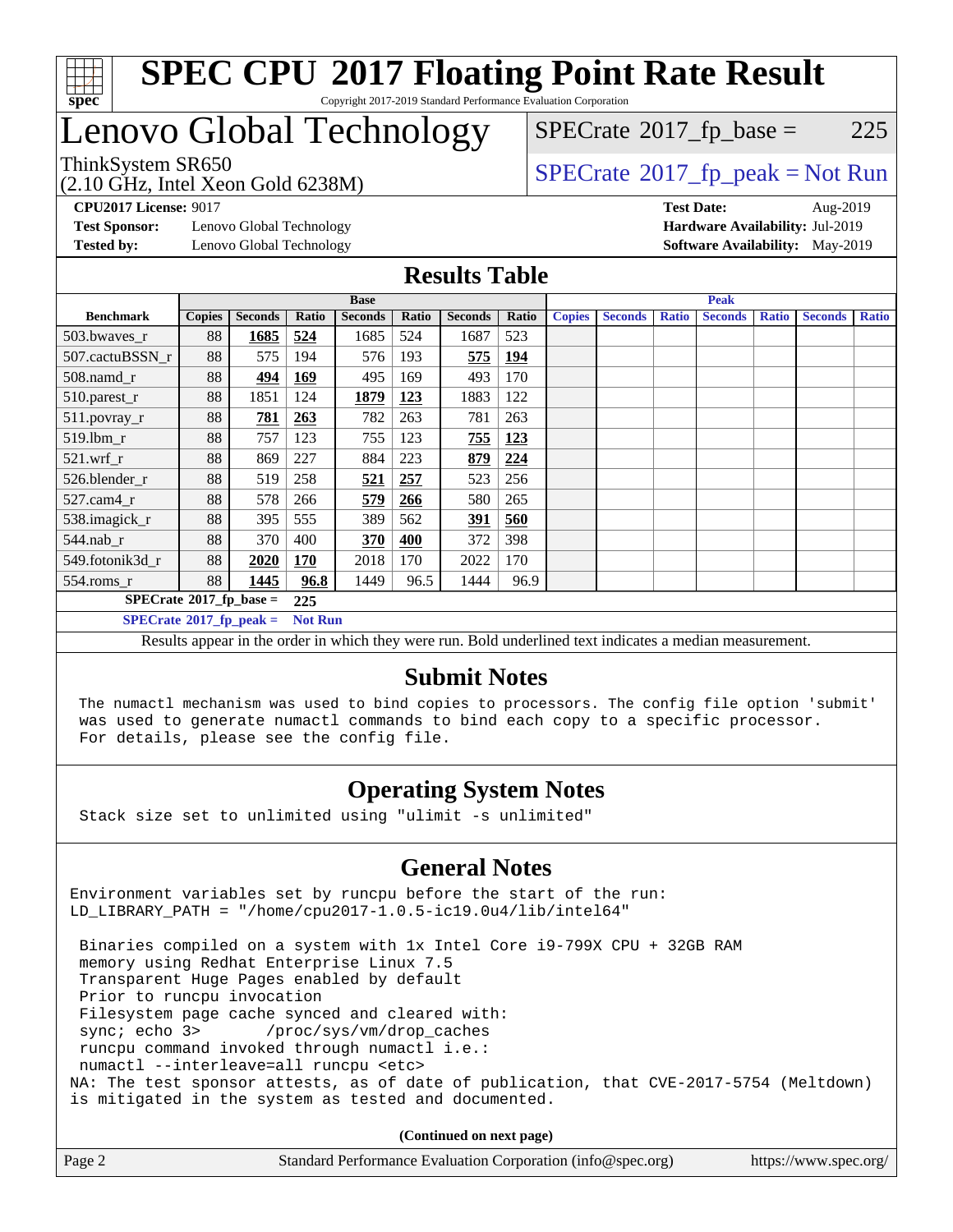

# **[SPEC CPU](http://www.spec.org/auto/cpu2017/Docs/result-fields.html#SPECCPU2017FloatingPointRateResult)[2017 Floating Point Rate Result](http://www.spec.org/auto/cpu2017/Docs/result-fields.html#SPECCPU2017FloatingPointRateResult)**

Copyright 2017-2019 Standard Performance Evaluation Corporation

# Lenovo Global Technology

 $SPECTate@2017_fp\_base = 225$ 

(2.10 GHz, Intel Xeon Gold 6238M)

ThinkSystem SR650<br>  $SPECTR_{12}$  [SPECrate](http://www.spec.org/auto/cpu2017/Docs/result-fields.html#SPECrate2017fppeak)®[2017\\_fp\\_peak = N](http://www.spec.org/auto/cpu2017/Docs/result-fields.html#SPECrate2017fppeak)ot Run

**[Test Sponsor:](http://www.spec.org/auto/cpu2017/Docs/result-fields.html#TestSponsor)** Lenovo Global Technology **[Hardware Availability:](http://www.spec.org/auto/cpu2017/Docs/result-fields.html#HardwareAvailability)** Jul-2019 **[Tested by:](http://www.spec.org/auto/cpu2017/Docs/result-fields.html#Testedby)** Lenovo Global Technology **[Software Availability:](http://www.spec.org/auto/cpu2017/Docs/result-fields.html#SoftwareAvailability)** May-2019

**[CPU2017 License:](http://www.spec.org/auto/cpu2017/Docs/result-fields.html#CPU2017License)** 9017 **[Test Date:](http://www.spec.org/auto/cpu2017/Docs/result-fields.html#TestDate)** Aug-2019

#### **[General Notes \(Continued\)](http://www.spec.org/auto/cpu2017/Docs/result-fields.html#GeneralNotes)**

Yes: The test sponsor attests, as of date of publication, that CVE-2017-5753 (Spectre variant 1) is mitigated in the system as tested and documented. Yes: The test sponsor attests, as of date of publication, that CVE-2017-5715 (Spectre variant 2) is mitigated in the system as tested and documented. Yes: The test sponsor attests, as of date of publication, that CVE-2018-3640 (Spectre variant 3a) is mitigated in the system as tested and documented. Yes: The test sponsor attests, as of date of publication, that CVE-2018-3639 (Spectre variant 4) is mitigated in the system as tested and documented.

#### **[Platform Notes](http://www.spec.org/auto/cpu2017/Docs/result-fields.html#PlatformNotes)**

Page 3 Standard Performance Evaluation Corporation [\(info@spec.org\)](mailto:info@spec.org) <https://www.spec.org/> BIOS configuration: Choose Operating Mode set to Maximum Performance Choose Operating Mode set to Custom Mode C-States set to Legacy SNC set to Enable DCU Streamer Prefetcher set to Disable Trusted Execution Technology set to Enable Stale AtoS set to Enable LLC dead line alloc set to Disable Patrol Scrub set to Disable Sysinfo program /home/cpu2017-1.0.5-ic19.0u4/bin/sysinfo Rev: r5974 of 2018-05-19 9bcde8f2999c33d61f64985e45859ea9 running on localhost.localdomain Thu Aug 29 17:53:28 2019 SUT (System Under Test) info as seen by some common utilities. For more information on this section, see <https://www.spec.org/cpu2017/Docs/config.html#sysinfo> From /proc/cpuinfo model name : Intel(R) Xeon(R) Gold 6238M CPU @ 2.10GHz 2 "physical id"s (chips) 88 "processors" cores, siblings (Caution: counting these is hw and system dependent. The following excerpts from /proc/cpuinfo might not be reliable. Use with caution.) cpu cores : 22 siblings : 44 physical 0: cores 0 1 2 3 4 5 8 9 10 11 12 16 17 18 19 20 21 24 25 26 27 28 physical 1: cores 0 1 2 3 4 5 8 9 10 11 12 16 17 18 19 20 21 24 25 26 27 28 From lscpu: Architecture: x86\_64 CPU op-mode(s): 32-bit, 64-bit Byte Order: Little Endian  $CPU(s):$  88 On-line CPU(s) list: 0-87 **(Continued on next page)**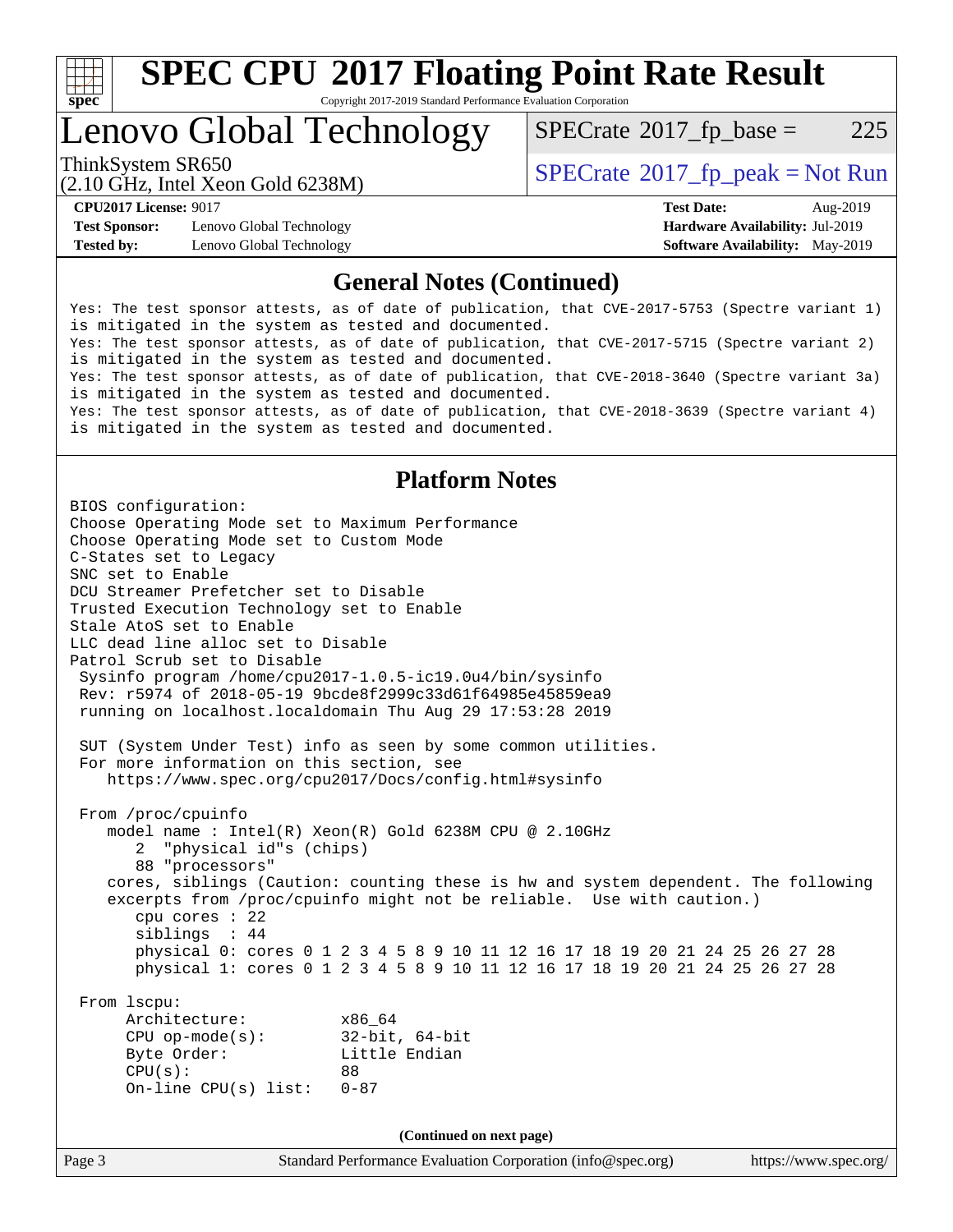

# **[SPEC CPU](http://www.spec.org/auto/cpu2017/Docs/result-fields.html#SPECCPU2017FloatingPointRateResult)[2017 Floating Point Rate Result](http://www.spec.org/auto/cpu2017/Docs/result-fields.html#SPECCPU2017FloatingPointRateResult)**

Copyright 2017-2019 Standard Performance Evaluation Corporation

Lenovo Global Technology

 $SPECTate@2017_fp\_base = 225$ 

(2.10 GHz, Intel Xeon Gold 6238M)

ThinkSystem SR650<br>  $(2.10 \text{ GHz})$  Intel Xeon Gold 6238M)

**[CPU2017 License:](http://www.spec.org/auto/cpu2017/Docs/result-fields.html#CPU2017License)** 9017 **[Test Date:](http://www.spec.org/auto/cpu2017/Docs/result-fields.html#TestDate)** Aug-2019

**[Test Sponsor:](http://www.spec.org/auto/cpu2017/Docs/result-fields.html#TestSponsor)** Lenovo Global Technology **[Hardware Availability:](http://www.spec.org/auto/cpu2017/Docs/result-fields.html#HardwareAvailability)** Jul-2019 **[Tested by:](http://www.spec.org/auto/cpu2017/Docs/result-fields.html#Testedby)** Lenovo Global Technology **[Software Availability:](http://www.spec.org/auto/cpu2017/Docs/result-fields.html#SoftwareAvailability)** May-2019

### **[Platform Notes \(Continued\)](http://www.spec.org/auto/cpu2017/Docs/result-fields.html#PlatformNotes)**

| Thread( $s$ ) per core:                         | 2                                                                                                                 |
|-------------------------------------------------|-------------------------------------------------------------------------------------------------------------------|
| Core(s) per socket:                             | 22                                                                                                                |
| Socket(s):                                      | 2                                                                                                                 |
| NUMA $node(s):$                                 | 4                                                                                                                 |
| Vendor ID:                                      | GenuineIntel                                                                                                      |
| CPU family:                                     | 6                                                                                                                 |
| Model:                                          | 85                                                                                                                |
| Model name:                                     | $Intel(R) Xeon(R) Gold 6238M CPU @ 2.10GHz$                                                                       |
| Stepping:                                       | 7                                                                                                                 |
| CPU MHz:                                        | 2100.000                                                                                                          |
| BogoMIPS:                                       | 4200.00                                                                                                           |
| Virtualization:                                 | $VT - x$                                                                                                          |
| L1d cache:                                      | 32K                                                                                                               |
| Lli cache:                                      | 32K                                                                                                               |
| $L2$ cache:                                     | 1024K                                                                                                             |
| L3 cache:                                       | 30976K                                                                                                            |
| NUMA $node0$ $CPU(s)$ :<br>NUMA nodel $CPU(s):$ | $0-2, 6-8, 11-13, 17, 18, 44-46, 50-52, 55-57, 61, 62$<br>$3-5, 9, 10, 14-16, 19-21, 47-49, 53, 54, 58-60, 63-65$ |
| NUMA node2 CPU(s):                              | 22-24, 28-30, 33-35, 39, 40, 66-68, 72-74, 77-79, 83, 84                                                          |
| NUMA node3 CPU(s):                              | 25-27, 31, 32, 36-38, 41-43, 69-71, 75, 76, 80-82, 85-87                                                          |
| Flaqs:                                          | fpu vme de pse tsc msr pae mce cx8 apic sep mtrr pge mca cmov                                                     |
|                                                 | pat pse36 clflush dts acpi mmx fxsr sse sse2 ss ht tm pbe syscall nx pdpe1gb rdtscp                               |
|                                                 | lm constant_tsc art arch_perfmon pebs bts rep_good nopl xtopology nonstop_tsc                                     |
|                                                 | aperfmperf eagerfpu pni pclmulqdq dtes64 monitor ds_cpl vmx smx est tm2 ssse3 sdbg                                |
|                                                 | fma cx16 xtpr pdcm pcid dca sse4_1 sse4_2 x2apic movbe popcnt tsc_deadline_timer aes                              |
|                                                 | xsave avx f16c rdrand lahf_lm abm 3dnowprefetch epb cat_13 cdp_13 intel_ppin                                      |
|                                                 | intel_pt ssbd mba ibrs ibpb stibp ibrs_enhanced tpr_shadow vnmi flexpriority ept                                  |
|                                                 | vpid fsgsbase tsc_adjust bmil hle avx2 smep bmi2 erms invpcid rtm cqm mpx rdt_a                                   |
|                                                 | avx512f avx512dq rdseed adx smap clflushopt clwb avx512cd avx512bw avx512vl xsaveopt                              |
|                                                 | xsavec xgetbv1 cqm_llc cqm_occup_llc cqm_mbm_total cqm_mbm_local dtherm ida arat pln                              |
|                                                 | pts pku ospke avx512_vnni spec_ctrl intel_stibp flush_lld arch_capabilities                                       |
|                                                 |                                                                                                                   |
| /proc/cpuinfo cache data                        |                                                                                                                   |
| cache size : 30976 KB                           |                                                                                                                   |
|                                                 |                                                                                                                   |
|                                                 | From numactl --hardware WARNING: a numactl 'node' might or might not correspond to a                              |
| physical chip.                                  |                                                                                                                   |
| $available: 4 nodes (0-3)$                      |                                                                                                                   |
|                                                 | node 0 cpus: 0 1 2 6 7 8 11 12 13 17 18 44 45 46 50 51 52 55 56 57 61 62                                          |
| node 0 size: 196280 MB                          |                                                                                                                   |
| node 0 free: 191680 MB                          |                                                                                                                   |
|                                                 | node 1 cpus: 3 4 5 9 10 14 15 16 19 20 21 47 48 49 53 54 58 59 60 63 64 65                                        |
| node 1 size: 196608 MB                          |                                                                                                                   |
| node 1 free: 192082 MB                          |                                                                                                                   |
|                                                 | node 2 cpus: 22 23 24 28 29 30 33 34 35 39 40 66 67 68 72 73 74 77 78 79 83 84                                    |
| node 2 size: 196608 MB                          |                                                                                                                   |
| node 2 free: 191669 MB                          |                                                                                                                   |
|                                                 |                                                                                                                   |
|                                                 | (Continued on next page)                                                                                          |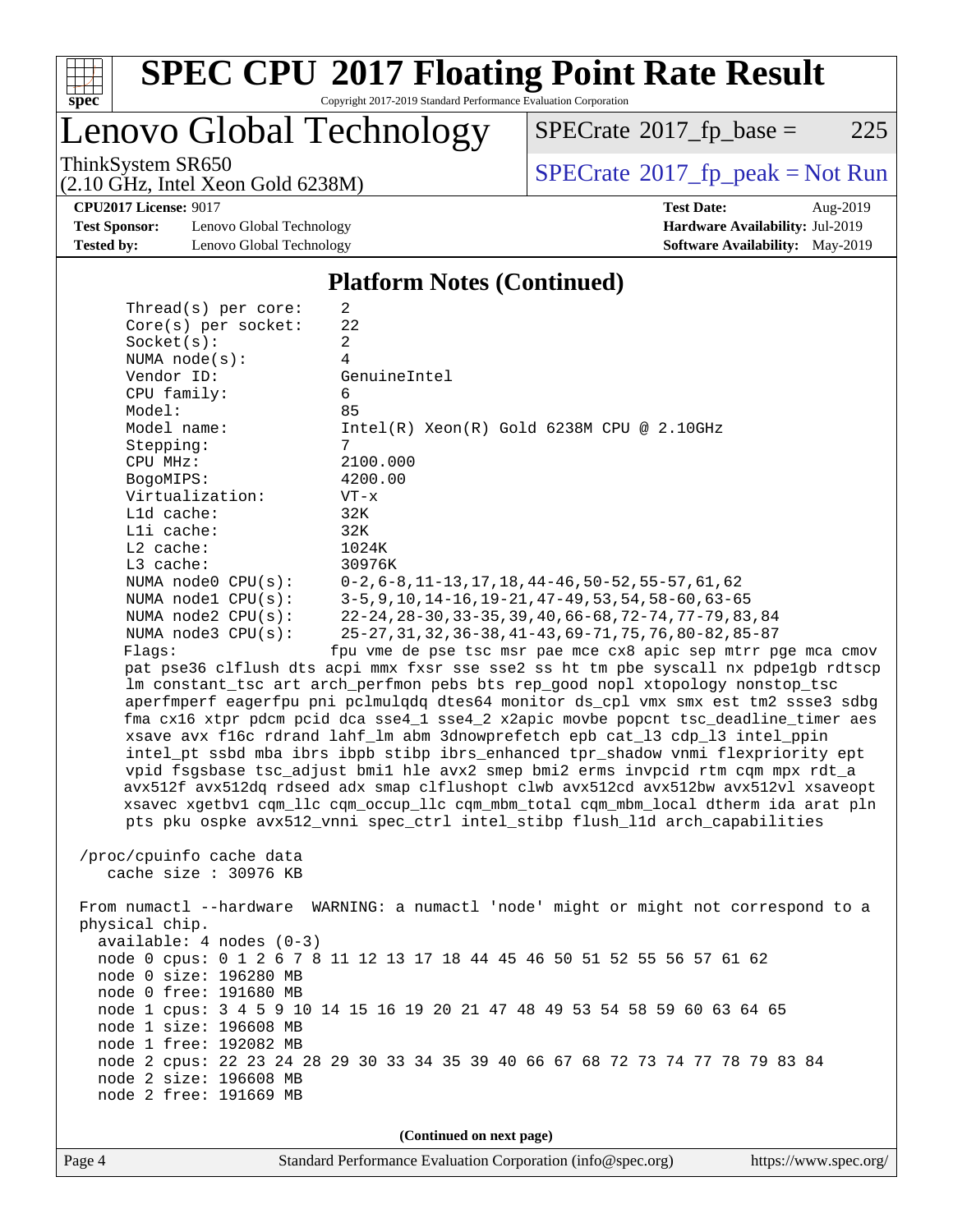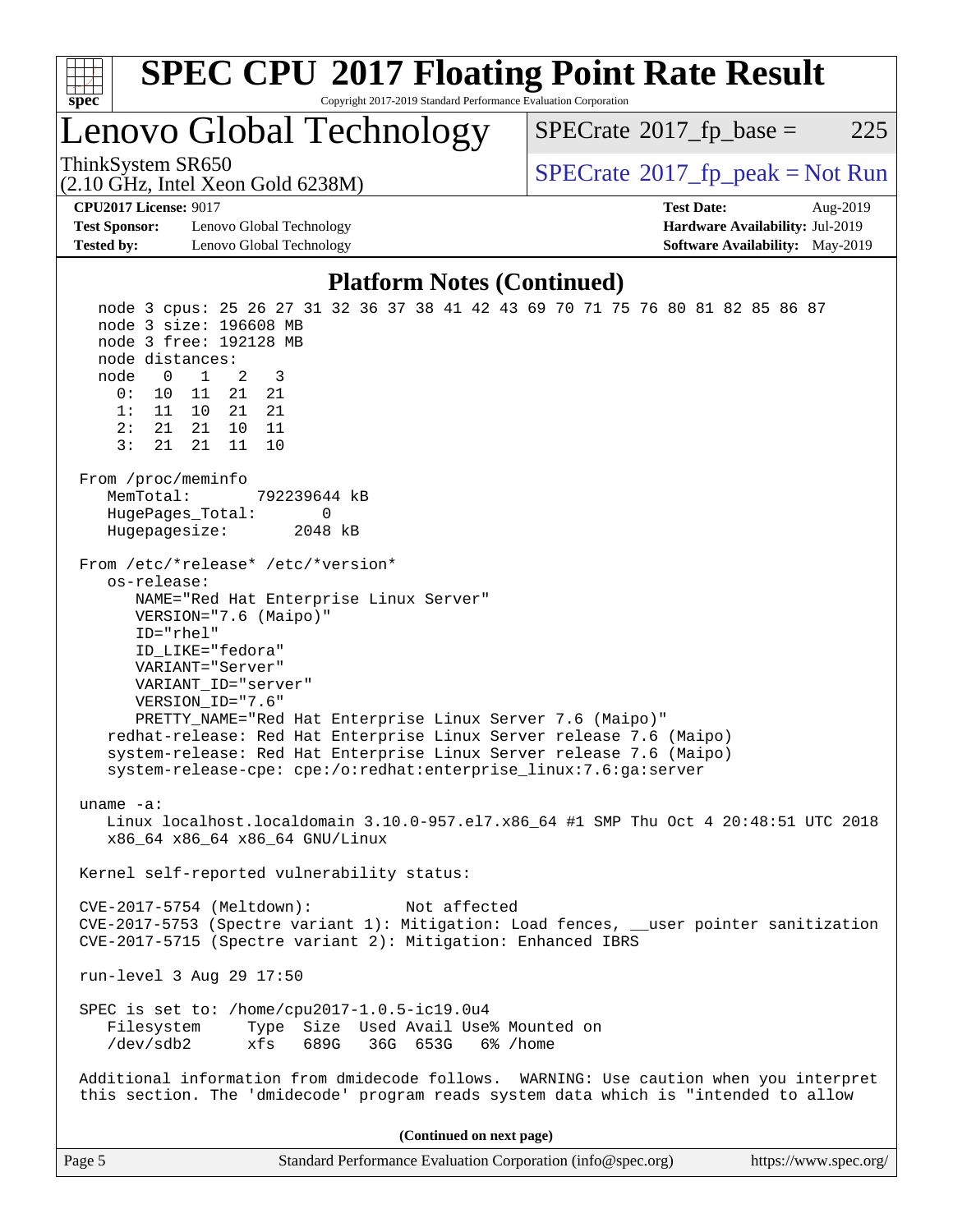

### Lenovo Global Technology

 $SPECTate@2017_fp\_base = 225$ 

ThinkSystem SR650<br>  $\begin{array}{c}\n\text{SPECrate} \textcirc 2017\_fp\_peak = Not Run \\
\text{SPECrate} \textcirc 2017\_fp\_peak = Not Run\n\end{array}$  $\begin{array}{c}\n\text{SPECrate} \textcirc 2017\_fp\_peak = Not Run \\
\text{SPECrate} \textcirc 2017\_fp\_peak = Not Run\n\end{array}$  $\begin{array}{c}\n\text{SPECrate} \textcirc 2017\_fp\_peak = Not Run \\
\text{SPECrate} \textcirc 2017\_fp\_peak = Not Run\n\end{array}$ 

**[Test Sponsor:](http://www.spec.org/auto/cpu2017/Docs/result-fields.html#TestSponsor)** Lenovo Global Technology **[Hardware Availability:](http://www.spec.org/auto/cpu2017/Docs/result-fields.html#HardwareAvailability)** Jul-2019 **[Tested by:](http://www.spec.org/auto/cpu2017/Docs/result-fields.html#Testedby)** Lenovo Global Technology **[Software Availability:](http://www.spec.org/auto/cpu2017/Docs/result-fields.html#SoftwareAvailability)** May-2019

(2.10 GHz, Intel Xeon Gold 6238M)

**[CPU2017 License:](http://www.spec.org/auto/cpu2017/Docs/result-fields.html#CPU2017License)** 9017 **[Test Date:](http://www.spec.org/auto/cpu2017/Docs/result-fields.html#TestDate)** Aug-2019

#### **[Platform Notes \(Continued\)](http://www.spec.org/auto/cpu2017/Docs/result-fields.html#PlatformNotes)**

 hardware to be accurately determined", but the intent may not be met, as there are frequent changes to hardware, firmware, and the "DMTF SMBIOS" standard. BIOS Lenovo -[IVE141E-2.30]- 07/02/2019 Memory: 24x Samsung M393A4K40CB2-CVF 32 GB 2 rank 2933

(End of data from sysinfo program)

#### **[Compiler Version Notes](http://www.spec.org/auto/cpu2017/Docs/result-fields.html#CompilerVersionNotes)**

| $\mathbf C$ | $519.1bm_r(base) 538.imagick_r(base) 544.nab_r(base)$                                                                                                                                                        |                                                                                                                                                          |                       |
|-------------|--------------------------------------------------------------------------------------------------------------------------------------------------------------------------------------------------------------|----------------------------------------------------------------------------------------------------------------------------------------------------------|-----------------------|
|             | Version 19.0.4.227 Build 20190416<br>Copyright (C) 1985-2019 Intel Corporation. All rights reserved.                                                                                                         | Intel(R) C Intel(R) 64 Compiler for applications running on Intel(R) 64,                                                                                 |                       |
|             |                                                                                                                                                                                                              |                                                                                                                                                          |                       |
| $C++$       | $\vert$ 508.namd_r(base) 510.parest_r(base)                                                                                                                                                                  |                                                                                                                                                          |                       |
|             | Version 19.0.4.227 Build 20190416<br>Copyright (C) 1985-2019 Intel Corporation. All rights reserved.                                                                                                         | Intel(R) $C++$ Intel(R) 64 Compiler for applications running on Intel(R) 64,                                                                             |                       |
|             | $C++$ , C $\qquad \qquad$ 511.povray_r(base) 526.blender_r(base)                                                                                                                                             |                                                                                                                                                          |                       |
|             | Version 19.0.4.227 Build 20190416<br>Copyright (C) 1985-2019 Intel Corporation. All rights reserved.<br>Version 19.0.4.227 Build 20190416<br>Copyright (C) 1985-2019 Intel Corporation. All rights reserved. | Intel(R) $C++$ Intel(R) 64 Compiler for applications running on Intel(R) 64,<br>Intel(R) C Intel(R) 64 Compiler for applications running on Intel(R) 64, |                       |
|             | $C++$ , C, Fortran   507.cactuBSSN_r(base)                                                                                                                                                                   |                                                                                                                                                          |                       |
|             | Version 19.0.4.227 Build 20190416<br>Copyright (C) 1985-2019 Intel Corporation. All rights reserved.<br>Version 19.0.4.227 Build 20190416<br>Copyright (C) 1985-2019 Intel Corporation. All rights reserved. | Intel(R) $C++$ Intel(R) 64 Compiler for applications running on Intel(R) 64,<br>Intel(R) C Intel(R) 64 Compiler for applications running on Intel(R) 64, |                       |
|             |                                                                                                                                                                                                              | (Continued on next page)                                                                                                                                 |                       |
| Page 6      |                                                                                                                                                                                                              | Standard Performance Evaluation Corporation (info@spec.org)                                                                                              | https://www.spec.org/ |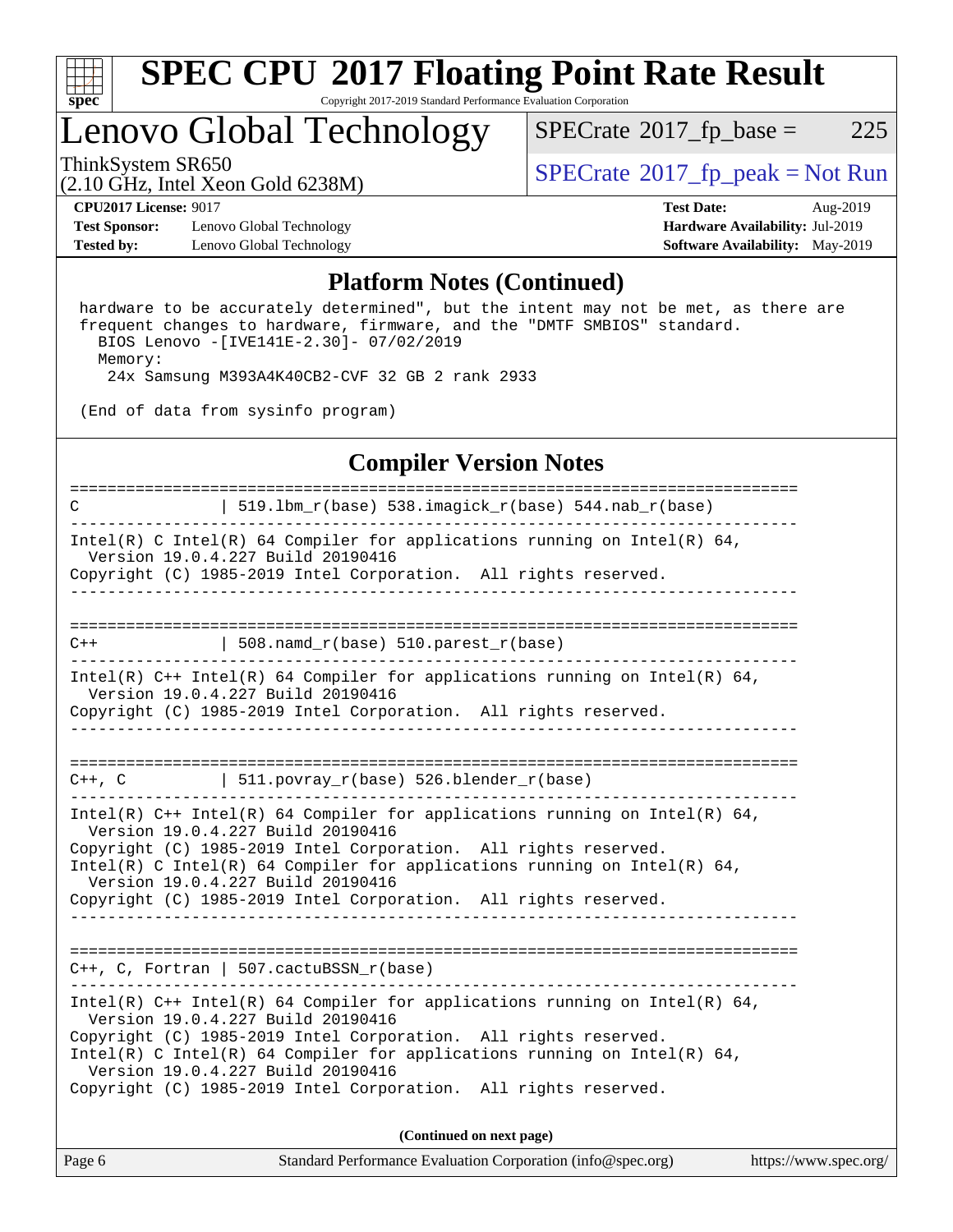

# **[SPEC CPU](http://www.spec.org/auto/cpu2017/Docs/result-fields.html#SPECCPU2017FloatingPointRateResult)[2017 Floating Point Rate Result](http://www.spec.org/auto/cpu2017/Docs/result-fields.html#SPECCPU2017FloatingPointRateResult)**

Copyright 2017-2019 Standard Performance Evaluation Corporation

Lenovo Global Technology

 $SPECTate@2017_fp\_base = 225$ 

(2.10 GHz, Intel Xeon Gold 6238M)

ThinkSystem SR650<br>  $\begin{array}{c}\n\text{SPECrate} \textcirc 2017\_fp\_peak = Not Run \\
\text{SPECrate} \textcirc 2017\_fp\_peak = Not Run\n\end{array}$  $\begin{array}{c}\n\text{SPECrate} \textcirc 2017\_fp\_peak = Not Run \\
\text{SPECrate} \textcirc 2017\_fp\_peak = Not Run\n\end{array}$  $\begin{array}{c}\n\text{SPECrate} \textcirc 2017\_fp\_peak = Not Run \\
\text{SPECrate} \textcirc 2017\_fp\_peak = Not Run\n\end{array}$ 

**[Test Sponsor:](http://www.spec.org/auto/cpu2017/Docs/result-fields.html#TestSponsor)** Lenovo Global Technology **[Hardware Availability:](http://www.spec.org/auto/cpu2017/Docs/result-fields.html#HardwareAvailability)** Jul-2019 **[Tested by:](http://www.spec.org/auto/cpu2017/Docs/result-fields.html#Testedby)** Lenovo Global Technology **[Software Availability:](http://www.spec.org/auto/cpu2017/Docs/result-fields.html#SoftwareAvailability)** May-2019

**[CPU2017 License:](http://www.spec.org/auto/cpu2017/Docs/result-fields.html#CPU2017License)** 9017 **[Test Date:](http://www.spec.org/auto/cpu2017/Docs/result-fields.html#TestDate)** Aug-2019

#### **[Compiler Version Notes \(Continued\)](http://www.spec.org/auto/cpu2017/Docs/result-fields.html#CompilerVersionNotes)**

| Intel(R) Fortran Intel(R) 64 Compiler for applications running on Intel(R)<br>64, Version 19.0.4.227 Build 20190416<br>Copyright (C) 1985-2019 Intel Corporation. All rights reserved.                                                                                                                                                                                     |  |  |  |  |  |
|----------------------------------------------------------------------------------------------------------------------------------------------------------------------------------------------------------------------------------------------------------------------------------------------------------------------------------------------------------------------------|--|--|--|--|--|
|                                                                                                                                                                                                                                                                                                                                                                            |  |  |  |  |  |
| 503.bwaves $r(base)$ 549.fotonik3d $r(base)$ 554.roms $r(base)$<br>Fortran                                                                                                                                                                                                                                                                                                 |  |  |  |  |  |
| Intel(R) Fortran Intel(R) 64 Compiler for applications running on Intel(R)<br>64, Version 19.0.4.227 Build 20190416<br>Copyright (C) 1985-2019 Intel Corporation. All rights reserved.                                                                                                                                                                                     |  |  |  |  |  |
|                                                                                                                                                                                                                                                                                                                                                                            |  |  |  |  |  |
| Fortran, C $\vert$ 521.wrf_r(base) 527.cam4_r(base)                                                                                                                                                                                                                                                                                                                        |  |  |  |  |  |
| Intel(R) Fortran Intel(R) 64 Compiler for applications running on Intel(R)<br>64, Version 19.0.4.227 Build 20190416<br>Copyright (C) 1985-2019 Intel Corporation. All rights reserved.<br>Intel(R) C Intel(R) 64 Compiler for applications running on Intel(R) 64,<br>Version 19.0.4.227 Build 20190416<br>Copyright (C) 1985-2019 Intel Corporation. All rights reserved. |  |  |  |  |  |

### **[Base Compiler Invocation](http://www.spec.org/auto/cpu2017/Docs/result-fields.html#BaseCompilerInvocation)**

[C benchmarks](http://www.spec.org/auto/cpu2017/Docs/result-fields.html#Cbenchmarks): [icc -m64 -std=c11](http://www.spec.org/cpu2017/results/res2019q3/cpu2017-20190902-17417.flags.html#user_CCbase_intel_icc_64bit_c11_33ee0cdaae7deeeab2a9725423ba97205ce30f63b9926c2519791662299b76a0318f32ddfffdc46587804de3178b4f9328c46fa7c2b0cd779d7a61945c91cd35)

[C++ benchmarks:](http://www.spec.org/auto/cpu2017/Docs/result-fields.html#CXXbenchmarks) [icpc -m64](http://www.spec.org/cpu2017/results/res2019q3/cpu2017-20190902-17417.flags.html#user_CXXbase_intel_icpc_64bit_4ecb2543ae3f1412ef961e0650ca070fec7b7afdcd6ed48761b84423119d1bf6bdf5cad15b44d48e7256388bc77273b966e5eb805aefd121eb22e9299b2ec9d9)

[Fortran benchmarks](http://www.spec.org/auto/cpu2017/Docs/result-fields.html#Fortranbenchmarks): [ifort -m64](http://www.spec.org/cpu2017/results/res2019q3/cpu2017-20190902-17417.flags.html#user_FCbase_intel_ifort_64bit_24f2bb282fbaeffd6157abe4f878425411749daecae9a33200eee2bee2fe76f3b89351d69a8130dd5949958ce389cf37ff59a95e7a40d588e8d3a57e0c3fd751)

[Benchmarks using both Fortran and C](http://www.spec.org/auto/cpu2017/Docs/result-fields.html#BenchmarksusingbothFortranandC): [ifort -m64](http://www.spec.org/cpu2017/results/res2019q3/cpu2017-20190902-17417.flags.html#user_CC_FCbase_intel_ifort_64bit_24f2bb282fbaeffd6157abe4f878425411749daecae9a33200eee2bee2fe76f3b89351d69a8130dd5949958ce389cf37ff59a95e7a40d588e8d3a57e0c3fd751) [icc -m64 -std=c11](http://www.spec.org/cpu2017/results/res2019q3/cpu2017-20190902-17417.flags.html#user_CC_FCbase_intel_icc_64bit_c11_33ee0cdaae7deeeab2a9725423ba97205ce30f63b9926c2519791662299b76a0318f32ddfffdc46587804de3178b4f9328c46fa7c2b0cd779d7a61945c91cd35)

[Benchmarks using both C and C++](http://www.spec.org/auto/cpu2017/Docs/result-fields.html#BenchmarksusingbothCandCXX): [icpc -m64](http://www.spec.org/cpu2017/results/res2019q3/cpu2017-20190902-17417.flags.html#user_CC_CXXbase_intel_icpc_64bit_4ecb2543ae3f1412ef961e0650ca070fec7b7afdcd6ed48761b84423119d1bf6bdf5cad15b44d48e7256388bc77273b966e5eb805aefd121eb22e9299b2ec9d9) [icc -m64 -std=c11](http://www.spec.org/cpu2017/results/res2019q3/cpu2017-20190902-17417.flags.html#user_CC_CXXbase_intel_icc_64bit_c11_33ee0cdaae7deeeab2a9725423ba97205ce30f63b9926c2519791662299b76a0318f32ddfffdc46587804de3178b4f9328c46fa7c2b0cd779d7a61945c91cd35)

[Benchmarks using Fortran, C, and C++:](http://www.spec.org/auto/cpu2017/Docs/result-fields.html#BenchmarksusingFortranCandCXX) [icpc -m64](http://www.spec.org/cpu2017/results/res2019q3/cpu2017-20190902-17417.flags.html#user_CC_CXX_FCbase_intel_icpc_64bit_4ecb2543ae3f1412ef961e0650ca070fec7b7afdcd6ed48761b84423119d1bf6bdf5cad15b44d48e7256388bc77273b966e5eb805aefd121eb22e9299b2ec9d9) [icc -m64 -std=c11](http://www.spec.org/cpu2017/results/res2019q3/cpu2017-20190902-17417.flags.html#user_CC_CXX_FCbase_intel_icc_64bit_c11_33ee0cdaae7deeeab2a9725423ba97205ce30f63b9926c2519791662299b76a0318f32ddfffdc46587804de3178b4f9328c46fa7c2b0cd779d7a61945c91cd35) [ifort -m64](http://www.spec.org/cpu2017/results/res2019q3/cpu2017-20190902-17417.flags.html#user_CC_CXX_FCbase_intel_ifort_64bit_24f2bb282fbaeffd6157abe4f878425411749daecae9a33200eee2bee2fe76f3b89351d69a8130dd5949958ce389cf37ff59a95e7a40d588e8d3a57e0c3fd751)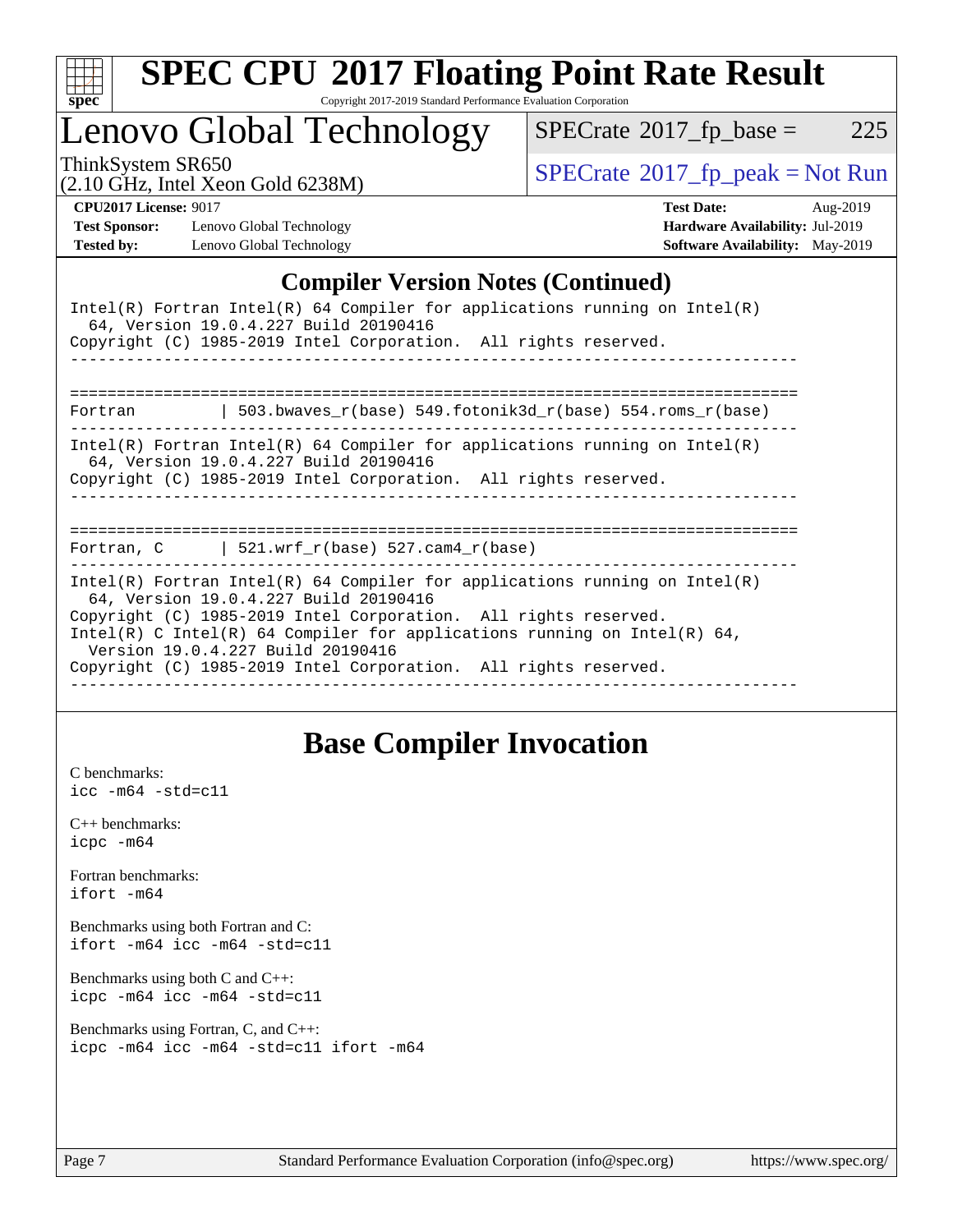

## Lenovo Global Technology

 $SPECTate@2017_fp\_base = 225$ 

(2.10 GHz, Intel Xeon Gold 6238M)

ThinkSystem SR650<br>  $SPECrate^{\circ}2017$  $SPECrate^{\circ}2017$  fp\_peak = Not Run

**[Test Sponsor:](http://www.spec.org/auto/cpu2017/Docs/result-fields.html#TestSponsor)** Lenovo Global Technology **[Hardware Availability:](http://www.spec.org/auto/cpu2017/Docs/result-fields.html#HardwareAvailability)** Jul-2019 **[Tested by:](http://www.spec.org/auto/cpu2017/Docs/result-fields.html#Testedby)** Lenovo Global Technology **[Software Availability:](http://www.spec.org/auto/cpu2017/Docs/result-fields.html#SoftwareAvailability)** May-2019

**[CPU2017 License:](http://www.spec.org/auto/cpu2017/Docs/result-fields.html#CPU2017License)** 9017 **[Test Date:](http://www.spec.org/auto/cpu2017/Docs/result-fields.html#TestDate)** Aug-2019

### **[Base Portability Flags](http://www.spec.org/auto/cpu2017/Docs/result-fields.html#BasePortabilityFlags)**

 503.bwaves\_r: [-DSPEC\\_LP64](http://www.spec.org/cpu2017/results/res2019q3/cpu2017-20190902-17417.flags.html#suite_basePORTABILITY503_bwaves_r_DSPEC_LP64) 507.cactuBSSN\_r: [-DSPEC\\_LP64](http://www.spec.org/cpu2017/results/res2019q3/cpu2017-20190902-17417.flags.html#suite_basePORTABILITY507_cactuBSSN_r_DSPEC_LP64) 508.namd\_r: [-DSPEC\\_LP64](http://www.spec.org/cpu2017/results/res2019q3/cpu2017-20190902-17417.flags.html#suite_basePORTABILITY508_namd_r_DSPEC_LP64) 510.parest\_r: [-DSPEC\\_LP64](http://www.spec.org/cpu2017/results/res2019q3/cpu2017-20190902-17417.flags.html#suite_basePORTABILITY510_parest_r_DSPEC_LP64) 511.povray\_r: [-DSPEC\\_LP64](http://www.spec.org/cpu2017/results/res2019q3/cpu2017-20190902-17417.flags.html#suite_basePORTABILITY511_povray_r_DSPEC_LP64) 519.lbm\_r: [-DSPEC\\_LP64](http://www.spec.org/cpu2017/results/res2019q3/cpu2017-20190902-17417.flags.html#suite_basePORTABILITY519_lbm_r_DSPEC_LP64) 521.wrf\_r: [-DSPEC\\_LP64](http://www.spec.org/cpu2017/results/res2019q3/cpu2017-20190902-17417.flags.html#suite_basePORTABILITY521_wrf_r_DSPEC_LP64) [-DSPEC\\_CASE\\_FLAG](http://www.spec.org/cpu2017/results/res2019q3/cpu2017-20190902-17417.flags.html#b521.wrf_r_baseCPORTABILITY_DSPEC_CASE_FLAG) [-convert big\\_endian](http://www.spec.org/cpu2017/results/res2019q3/cpu2017-20190902-17417.flags.html#user_baseFPORTABILITY521_wrf_r_convert_big_endian_c3194028bc08c63ac5d04de18c48ce6d347e4e562e8892b8bdbdc0214820426deb8554edfa529a3fb25a586e65a3d812c835984020483e7e73212c4d31a38223) 526.blender\_r: [-DSPEC\\_LP64](http://www.spec.org/cpu2017/results/res2019q3/cpu2017-20190902-17417.flags.html#suite_basePORTABILITY526_blender_r_DSPEC_LP64) [-DSPEC\\_LINUX](http://www.spec.org/cpu2017/results/res2019q3/cpu2017-20190902-17417.flags.html#b526.blender_r_baseCPORTABILITY_DSPEC_LINUX) [-funsigned-char](http://www.spec.org/cpu2017/results/res2019q3/cpu2017-20190902-17417.flags.html#user_baseCPORTABILITY526_blender_r_force_uchar_40c60f00ab013830e2dd6774aeded3ff59883ba5a1fc5fc14077f794d777847726e2a5858cbc7672e36e1b067e7e5c1d9a74f7176df07886a243d7cc18edfe67) 527.cam4\_r: [-DSPEC\\_LP64](http://www.spec.org/cpu2017/results/res2019q3/cpu2017-20190902-17417.flags.html#suite_basePORTABILITY527_cam4_r_DSPEC_LP64) [-DSPEC\\_CASE\\_FLAG](http://www.spec.org/cpu2017/results/res2019q3/cpu2017-20190902-17417.flags.html#b527.cam4_r_baseCPORTABILITY_DSPEC_CASE_FLAG) 538.imagick\_r: [-DSPEC\\_LP64](http://www.spec.org/cpu2017/results/res2019q3/cpu2017-20190902-17417.flags.html#suite_basePORTABILITY538_imagick_r_DSPEC_LP64) 544.nab\_r: [-DSPEC\\_LP64](http://www.spec.org/cpu2017/results/res2019q3/cpu2017-20190902-17417.flags.html#suite_basePORTABILITY544_nab_r_DSPEC_LP64) 549.fotonik3d\_r: [-DSPEC\\_LP64](http://www.spec.org/cpu2017/results/res2019q3/cpu2017-20190902-17417.flags.html#suite_basePORTABILITY549_fotonik3d_r_DSPEC_LP64) 554.roms\_r: [-DSPEC\\_LP64](http://www.spec.org/cpu2017/results/res2019q3/cpu2017-20190902-17417.flags.html#suite_basePORTABILITY554_roms_r_DSPEC_LP64)

**[Base Optimization Flags](http://www.spec.org/auto/cpu2017/Docs/result-fields.html#BaseOptimizationFlags)**

[C benchmarks](http://www.spec.org/auto/cpu2017/Docs/result-fields.html#Cbenchmarks):

[-xCORE-AVX2](http://www.spec.org/cpu2017/results/res2019q3/cpu2017-20190902-17417.flags.html#user_CCbase_f-xCORE-AVX2) [-ipo](http://www.spec.org/cpu2017/results/res2019q3/cpu2017-20190902-17417.flags.html#user_CCbase_f-ipo) [-O3](http://www.spec.org/cpu2017/results/res2019q3/cpu2017-20190902-17417.flags.html#user_CCbase_f-O3) [-no-prec-div](http://www.spec.org/cpu2017/results/res2019q3/cpu2017-20190902-17417.flags.html#user_CCbase_f-no-prec-div) [-qopt-prefetch](http://www.spec.org/cpu2017/results/res2019q3/cpu2017-20190902-17417.flags.html#user_CCbase_f-qopt-prefetch) [-ffinite-math-only](http://www.spec.org/cpu2017/results/res2019q3/cpu2017-20190902-17417.flags.html#user_CCbase_f_finite_math_only_cb91587bd2077682c4b38af759c288ed7c732db004271a9512da14a4f8007909a5f1427ecbf1a0fb78ff2a814402c6114ac565ca162485bbcae155b5e4258871) [-qopt-mem-layout-trans=4](http://www.spec.org/cpu2017/results/res2019q3/cpu2017-20190902-17417.flags.html#user_CCbase_f-qopt-mem-layout-trans_fa39e755916c150a61361b7846f310bcdf6f04e385ef281cadf3647acec3f0ae266d1a1d22d972a7087a248fd4e6ca390a3634700869573d231a252c784941a8) [C++ benchmarks:](http://www.spec.org/auto/cpu2017/Docs/result-fields.html#CXXbenchmarks) [-xCORE-AVX2](http://www.spec.org/cpu2017/results/res2019q3/cpu2017-20190902-17417.flags.html#user_CXXbase_f-xCORE-AVX2) [-ipo](http://www.spec.org/cpu2017/results/res2019q3/cpu2017-20190902-17417.flags.html#user_CXXbase_f-ipo) [-O3](http://www.spec.org/cpu2017/results/res2019q3/cpu2017-20190902-17417.flags.html#user_CXXbase_f-O3) [-no-prec-div](http://www.spec.org/cpu2017/results/res2019q3/cpu2017-20190902-17417.flags.html#user_CXXbase_f-no-prec-div) [-qopt-prefetch](http://www.spec.org/cpu2017/results/res2019q3/cpu2017-20190902-17417.flags.html#user_CXXbase_f-qopt-prefetch) [-ffinite-math-only](http://www.spec.org/cpu2017/results/res2019q3/cpu2017-20190902-17417.flags.html#user_CXXbase_f_finite_math_only_cb91587bd2077682c4b38af759c288ed7c732db004271a9512da14a4f8007909a5f1427ecbf1a0fb78ff2a814402c6114ac565ca162485bbcae155b5e4258871) [-qopt-mem-layout-trans=4](http://www.spec.org/cpu2017/results/res2019q3/cpu2017-20190902-17417.flags.html#user_CXXbase_f-qopt-mem-layout-trans_fa39e755916c150a61361b7846f310bcdf6f04e385ef281cadf3647acec3f0ae266d1a1d22d972a7087a248fd4e6ca390a3634700869573d231a252c784941a8) [Fortran benchmarks](http://www.spec.org/auto/cpu2017/Docs/result-fields.html#Fortranbenchmarks): [-xCORE-AVX2](http://www.spec.org/cpu2017/results/res2019q3/cpu2017-20190902-17417.flags.html#user_FCbase_f-xCORE-AVX2) [-ipo](http://www.spec.org/cpu2017/results/res2019q3/cpu2017-20190902-17417.flags.html#user_FCbase_f-ipo) [-O3](http://www.spec.org/cpu2017/results/res2019q3/cpu2017-20190902-17417.flags.html#user_FCbase_f-O3) [-no-prec-div](http://www.spec.org/cpu2017/results/res2019q3/cpu2017-20190902-17417.flags.html#user_FCbase_f-no-prec-div) [-qopt-prefetch](http://www.spec.org/cpu2017/results/res2019q3/cpu2017-20190902-17417.flags.html#user_FCbase_f-qopt-prefetch) [-ffinite-math-only](http://www.spec.org/cpu2017/results/res2019q3/cpu2017-20190902-17417.flags.html#user_FCbase_f_finite_math_only_cb91587bd2077682c4b38af759c288ed7c732db004271a9512da14a4f8007909a5f1427ecbf1a0fb78ff2a814402c6114ac565ca162485bbcae155b5e4258871) [-qopt-mem-layout-trans=4](http://www.spec.org/cpu2017/results/res2019q3/cpu2017-20190902-17417.flags.html#user_FCbase_f-qopt-mem-layout-trans_fa39e755916c150a61361b7846f310bcdf6f04e385ef281cadf3647acec3f0ae266d1a1d22d972a7087a248fd4e6ca390a3634700869573d231a252c784941a8) [-auto](http://www.spec.org/cpu2017/results/res2019q3/cpu2017-20190902-17417.flags.html#user_FCbase_f-auto) [-nostandard-realloc-lhs](http://www.spec.org/cpu2017/results/res2019q3/cpu2017-20190902-17417.flags.html#user_FCbase_f_2003_std_realloc_82b4557e90729c0f113870c07e44d33d6f5a304b4f63d4c15d2d0f1fab99f5daaed73bdb9275d9ae411527f28b936061aa8b9c8f2d63842963b95c9dd6426b8a) [-align array32byte](http://www.spec.org/cpu2017/results/res2019q3/cpu2017-20190902-17417.flags.html#user_FCbase_align_array32byte_b982fe038af199962ba9a80c053b8342c548c85b40b8e86eb3cc33dee0d7986a4af373ac2d51c3f7cf710a18d62fdce2948f201cd044323541f22fc0fffc51b6) [Benchmarks using both Fortran and C](http://www.spec.org/auto/cpu2017/Docs/result-fields.html#BenchmarksusingbothFortranandC): [-xCORE-AVX2](http://www.spec.org/cpu2017/results/res2019q3/cpu2017-20190902-17417.flags.html#user_CC_FCbase_f-xCORE-AVX2) [-ipo](http://www.spec.org/cpu2017/results/res2019q3/cpu2017-20190902-17417.flags.html#user_CC_FCbase_f-ipo) [-O3](http://www.spec.org/cpu2017/results/res2019q3/cpu2017-20190902-17417.flags.html#user_CC_FCbase_f-O3) [-no-prec-div](http://www.spec.org/cpu2017/results/res2019q3/cpu2017-20190902-17417.flags.html#user_CC_FCbase_f-no-prec-div) [-qopt-prefetch](http://www.spec.org/cpu2017/results/res2019q3/cpu2017-20190902-17417.flags.html#user_CC_FCbase_f-qopt-prefetch) [-ffinite-math-only](http://www.spec.org/cpu2017/results/res2019q3/cpu2017-20190902-17417.flags.html#user_CC_FCbase_f_finite_math_only_cb91587bd2077682c4b38af759c288ed7c732db004271a9512da14a4f8007909a5f1427ecbf1a0fb78ff2a814402c6114ac565ca162485bbcae155b5e4258871) [-qopt-mem-layout-trans=4](http://www.spec.org/cpu2017/results/res2019q3/cpu2017-20190902-17417.flags.html#user_CC_FCbase_f-qopt-mem-layout-trans_fa39e755916c150a61361b7846f310bcdf6f04e385ef281cadf3647acec3f0ae266d1a1d22d972a7087a248fd4e6ca390a3634700869573d231a252c784941a8) [-auto](http://www.spec.org/cpu2017/results/res2019q3/cpu2017-20190902-17417.flags.html#user_CC_FCbase_f-auto) [-nostandard-realloc-lhs](http://www.spec.org/cpu2017/results/res2019q3/cpu2017-20190902-17417.flags.html#user_CC_FCbase_f_2003_std_realloc_82b4557e90729c0f113870c07e44d33d6f5a304b4f63d4c15d2d0f1fab99f5daaed73bdb9275d9ae411527f28b936061aa8b9c8f2d63842963b95c9dd6426b8a) [-align array32byte](http://www.spec.org/cpu2017/results/res2019q3/cpu2017-20190902-17417.flags.html#user_CC_FCbase_align_array32byte_b982fe038af199962ba9a80c053b8342c548c85b40b8e86eb3cc33dee0d7986a4af373ac2d51c3f7cf710a18d62fdce2948f201cd044323541f22fc0fffc51b6) [Benchmarks using both C and C++](http://www.spec.org/auto/cpu2017/Docs/result-fields.html#BenchmarksusingbothCandCXX): [-xCORE-AVX2](http://www.spec.org/cpu2017/results/res2019q3/cpu2017-20190902-17417.flags.html#user_CC_CXXbase_f-xCORE-AVX2) [-ipo](http://www.spec.org/cpu2017/results/res2019q3/cpu2017-20190902-17417.flags.html#user_CC_CXXbase_f-ipo) [-O3](http://www.spec.org/cpu2017/results/res2019q3/cpu2017-20190902-17417.flags.html#user_CC_CXXbase_f-O3) [-no-prec-div](http://www.spec.org/cpu2017/results/res2019q3/cpu2017-20190902-17417.flags.html#user_CC_CXXbase_f-no-prec-div) [-qopt-prefetch](http://www.spec.org/cpu2017/results/res2019q3/cpu2017-20190902-17417.flags.html#user_CC_CXXbase_f-qopt-prefetch) [-ffinite-math-only](http://www.spec.org/cpu2017/results/res2019q3/cpu2017-20190902-17417.flags.html#user_CC_CXXbase_f_finite_math_only_cb91587bd2077682c4b38af759c288ed7c732db004271a9512da14a4f8007909a5f1427ecbf1a0fb78ff2a814402c6114ac565ca162485bbcae155b5e4258871) [-qopt-mem-layout-trans=4](http://www.spec.org/cpu2017/results/res2019q3/cpu2017-20190902-17417.flags.html#user_CC_CXXbase_f-qopt-mem-layout-trans_fa39e755916c150a61361b7846f310bcdf6f04e385ef281cadf3647acec3f0ae266d1a1d22d972a7087a248fd4e6ca390a3634700869573d231a252c784941a8) [Benchmarks using Fortran, C, and C++:](http://www.spec.org/auto/cpu2017/Docs/result-fields.html#BenchmarksusingFortranCandCXX) [-xCORE-AVX2](http://www.spec.org/cpu2017/results/res2019q3/cpu2017-20190902-17417.flags.html#user_CC_CXX_FCbase_f-xCORE-AVX2) [-ipo](http://www.spec.org/cpu2017/results/res2019q3/cpu2017-20190902-17417.flags.html#user_CC_CXX_FCbase_f-ipo) [-O3](http://www.spec.org/cpu2017/results/res2019q3/cpu2017-20190902-17417.flags.html#user_CC_CXX_FCbase_f-O3) [-no-prec-div](http://www.spec.org/cpu2017/results/res2019q3/cpu2017-20190902-17417.flags.html#user_CC_CXX_FCbase_f-no-prec-div) [-qopt-prefetch](http://www.spec.org/cpu2017/results/res2019q3/cpu2017-20190902-17417.flags.html#user_CC_CXX_FCbase_f-qopt-prefetch) [-ffinite-math-only](http://www.spec.org/cpu2017/results/res2019q3/cpu2017-20190902-17417.flags.html#user_CC_CXX_FCbase_f_finite_math_only_cb91587bd2077682c4b38af759c288ed7c732db004271a9512da14a4f8007909a5f1427ecbf1a0fb78ff2a814402c6114ac565ca162485bbcae155b5e4258871) [-qopt-mem-layout-trans=4](http://www.spec.org/cpu2017/results/res2019q3/cpu2017-20190902-17417.flags.html#user_CC_CXX_FCbase_f-qopt-mem-layout-trans_fa39e755916c150a61361b7846f310bcdf6f04e385ef281cadf3647acec3f0ae266d1a1d22d972a7087a248fd4e6ca390a3634700869573d231a252c784941a8) [-auto](http://www.spec.org/cpu2017/results/res2019q3/cpu2017-20190902-17417.flags.html#user_CC_CXX_FCbase_f-auto) [-nostandard-realloc-lhs](http://www.spec.org/cpu2017/results/res2019q3/cpu2017-20190902-17417.flags.html#user_CC_CXX_FCbase_f_2003_std_realloc_82b4557e90729c0f113870c07e44d33d6f5a304b4f63d4c15d2d0f1fab99f5daaed73bdb9275d9ae411527f28b936061aa8b9c8f2d63842963b95c9dd6426b8a) [-align array32byte](http://www.spec.org/cpu2017/results/res2019q3/cpu2017-20190902-17417.flags.html#user_CC_CXX_FCbase_align_array32byte_b982fe038af199962ba9a80c053b8342c548c85b40b8e86eb3cc33dee0d7986a4af373ac2d51c3f7cf710a18d62fdce2948f201cd044323541f22fc0fffc51b6)